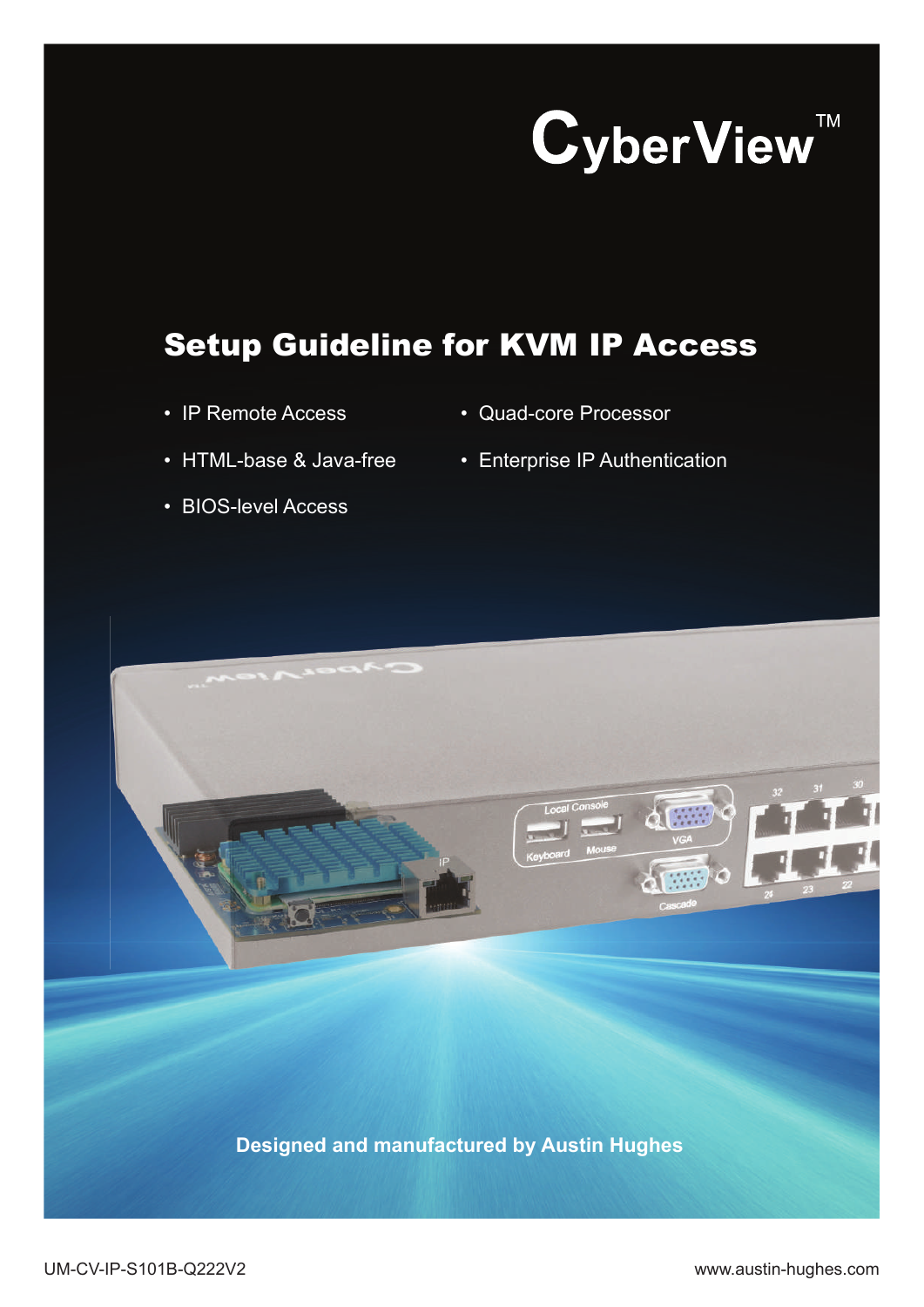#### **Please make sure to follow the below steps to setup your KVM IP properly.**

#### **I. Configure the target server**

The target server is the server that connected to the IP KVM Switch. Before use IP remote access, you need to turn off mouse acceleration of all target servers. Please refer to below for Windows operating system.

#### **Mouse setting**

From the Control Panel, double-click the Mouse icon to open the Mouse Properties dialog box.

- 1. Move the pointer speed slider to the default of 50%. ( the middle of the slider or the sixth tick from the left ).
- 2. Uncheck "*Enhance pointer precision*".
- 3. Uncheck "*Automatically move pointer to the default button in a dialog box*" & "*Display pointer trails*".
- 4. Windows enables mouse acceleration by default. Make sure you are logged in to windows to check mouse synchronization.
- 5. Mouse acceleration can only be turned off on a per Windows user basis. If you log in to Windows with a different user name, then you will have to configure mouse properties separately for that user as well.

|            | Buttons Pointers | Pointer Options Wheel Hardware                        |       |  |  |  |  |
|------------|------------------|-------------------------------------------------------|-------|--|--|--|--|
| Motion     |                  |                                                       |       |  |  |  |  |
|            |                  | Select a pointer speed:                               |       |  |  |  |  |
|            | Slow             | Fast                                                  |       |  |  |  |  |
|            |                  |                                                       |       |  |  |  |  |
|            |                  | Enhance pointer precision                             |       |  |  |  |  |
| Snap To    |                  |                                                       |       |  |  |  |  |
|            |                  | Automatically move pointer to the default button in a |       |  |  |  |  |
|            |                  | dialog box                                            |       |  |  |  |  |
| Visibility |                  |                                                       |       |  |  |  |  |
|            |                  | Display pointer trails                                |       |  |  |  |  |
|            | Short            | Long                                                  |       |  |  |  |  |
|            |                  |                                                       |       |  |  |  |  |
|            |                  | Hide pointer while typing                             |       |  |  |  |  |
|            |                  |                                                       |       |  |  |  |  |
|            |                  | Show location of pointer when I press the CTRL key    |       |  |  |  |  |
|            |                  |                                                       |       |  |  |  |  |
|            |                  |                                                       |       |  |  |  |  |
|            |                  | OK<br>Cancel                                          | Apply |  |  |  |  |

#### **Change display scaling setting 100%**

- 1. Open Settings.
- 2. Click on System.
- 3. Click on Display.
- 4. Under the "Scale and layout" section, select the scale 100%.

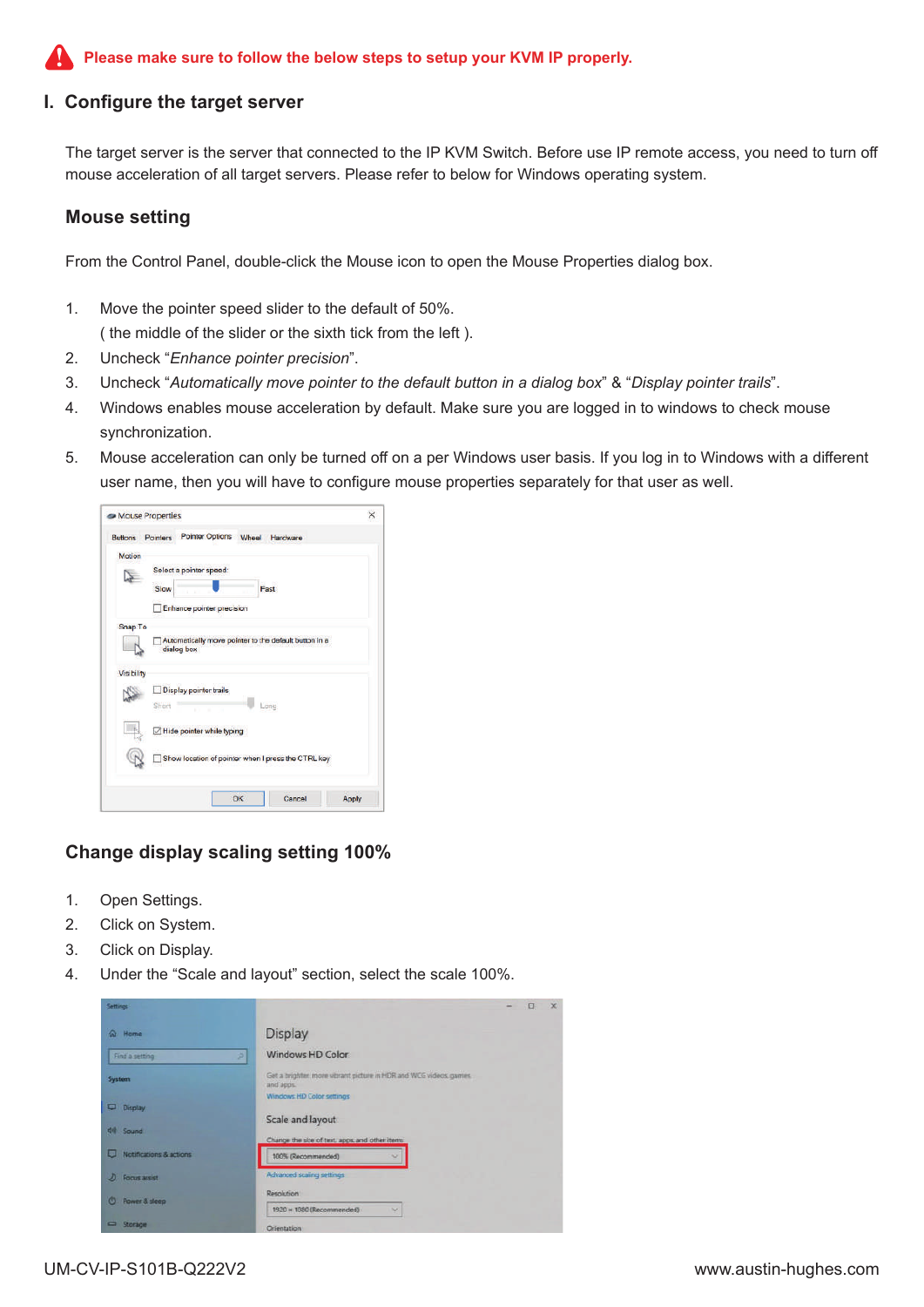# **II. Logging in to IP KVM**

The default IP address is as below: IP address: 192.168.1.22 Subnet mask: 255.255.255.0 Gateway: 192.168.1.1

IP KVM model with single IP port:

Default address 192.168.1.22

IP KVM model with dual IP ports:

- The 1st IP address 192.168.1.22
	- The 2nd IP address 192.168.1.23

To log in to the IP KVM do as follows:

1. Open the browser on the client, in the address bar, enter the default IP KVM address ( 192.168.1.22 )

| <b>Login Name</b> |  |  |
|-------------------|--|--|
| Enter Login Name  |  |  |
| Password          |  |  |
| Enter Password    |  |  |
|                   |  |  |

- 2. In login dialog box, enter the user name and password, then click **Login**, the default user name is **super** and the default password is **pass**.
- 3. The IP KVM GUI is displayed, and the navigation bar is on left-side.



## **III. Configure Remote Console Resolution**

The IP remote console displayed on the HTML5-based browser support multiple types of resolution, with a maximum of 1,920 x 1,200.

Click **Remote Console** and then **Resolution**, the Remote Console Video page is displayed, select the same resolution as target servers, click **Apply** to save the resolution.

| <b>CyberView</b>                               |                      |  |                                   |  | <b>Home</b> | Logout |
|------------------------------------------------|----------------------|--|-----------------------------------|--|-------------|--------|
| <b>EL Control</b><br><b>SA</b> User Management | Remote Console Video |  |                                   |  |             |        |
|                                                | Resolution Set       |  | 1120s1200                         |  |             |        |
| -O Remote Console<br>×                         |                      |  | 1005-1200                         |  |             |        |
|                                                |                      |  | 1900x1080                         |  |             |        |
| Resolution                                     |                      |  | Apr 1603x1203                     |  |             |        |
|                                                |                      |  | 1440x80E                          |  |             |        |
| Button Anys                                    |                      |  | 1280x1004                         |  |             |        |
|                                                |                      |  | 1203x724                          |  |             |        |
| ٥.<br><b>Device Settings</b>                   |                      |  | 1004/788                          |  |             |        |
|                                                |                      |  | strange.                          |  |             |        |
| Maintenance                                    |                      |  | 640x480<br><b><i>CONTRACT</i></b> |  |             |        |